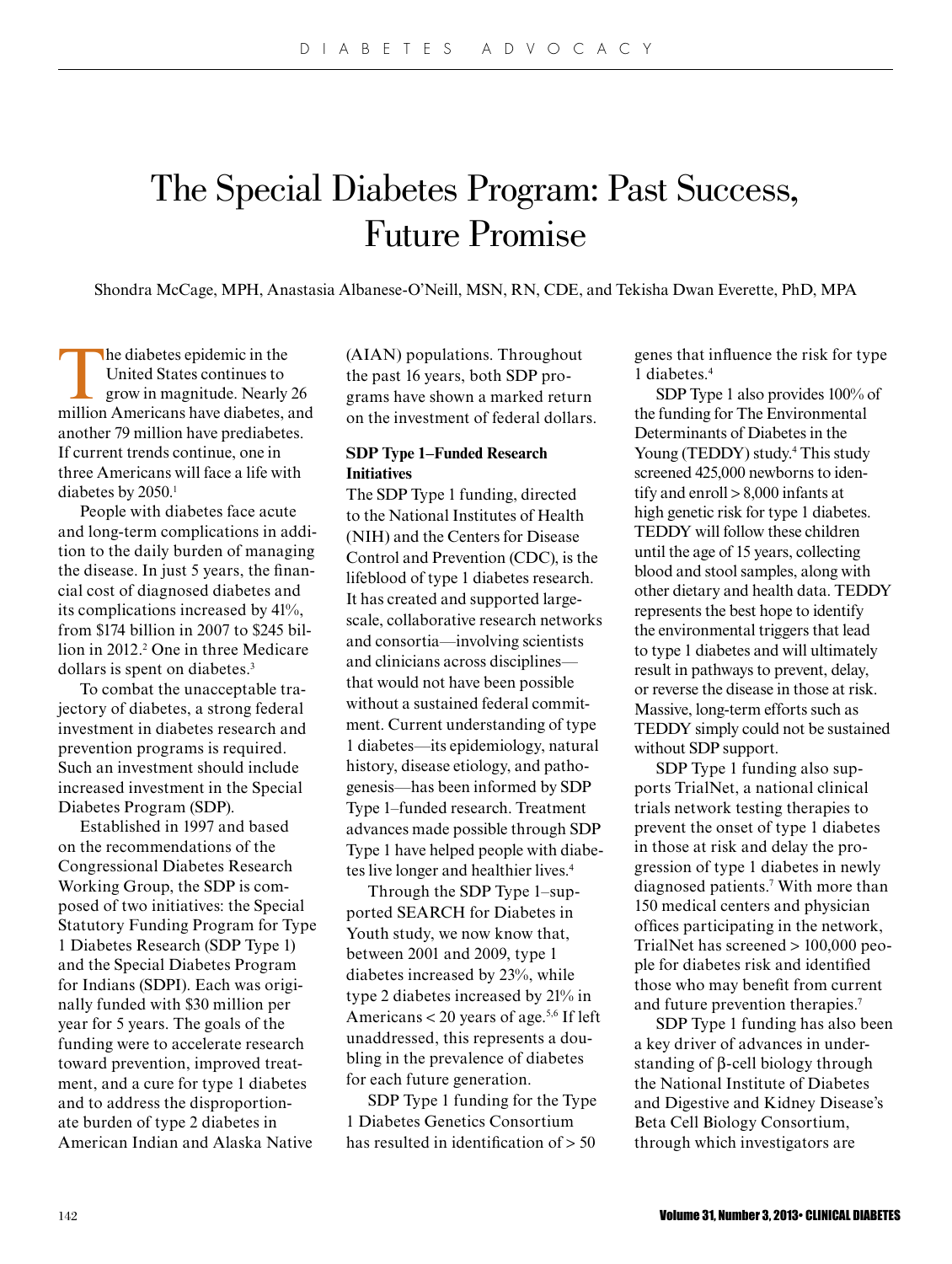making progress toward turning stem cells, or progenitor cells, into insulin-producing cells.4,8,9

SDP Type 1 funding has also supported development of continuous glucose monitoring devices, a crucial component in progress toward an artificial pancreas, an automated closed-loop system that would reduce disease burden and help people with diabetes achieve the level of tight glycemic control associated with the delay and reduction of diabetes-related complications.<sup>4</sup> Indeed, long-term SDP Type 1– funded research has identified tight glycemic control as the optimal treatment regimen and demonstrated that it can result in a reduction in end-stage renal disease (ESRD).<sup>4,10</sup>

Other significant advances have been made in preventing, treating, and reversing some of the devastating complications of type 1 and type 2 diabetes. Notably, SDP Type 1–funded research recently led to the discovery that vision loss can be reversed in people with diabetic retinopathy through a combination of drug and laser therapy.<sup>4</sup>

## **SDPI Research Initiatives**

SDP funding has had an equally powerful effect in reversing the course of diabetes in AIAN communities. Type 2 diabetes is a devastating problem in the AIAN population; with a type 2 diabetes rate of 16.1%, this population has the highest prevalence of diabetes among all racial and ethnic groups.<sup>1</sup> In some communities,  $> 50\%$ of AIAN adults have type 2 diabetes.<sup>11</sup>

The SDPI program has changed the picture of diabetes in the AIAN communities it has touched. The program is funded through the Indian Health Service (IHS), which issues competitive grants to 404 IHS tribal and urban Indian health programs across the nation. The program has two components: SDPI demonstration projects and community-directed diabetes programs.

#### **Demonstration projects**

In 2004, Congress directed the SDPI program to translate research on diabetes prevention and cardiovascular disease risk reduction for the AIAN community. This resulted in the SDPI demonstration projects known as the SDPI Diabetes Prevention Program and the SDPI Healthy Heart Project. For 6 years, 66 SDPI demonstration projects, serving 110 tribal communities, received grant funding.<sup>12</sup>

The SDPI Diabetes Prevention Program was based on the landmark NIH Diabetes Prevention Program, which provided evidence that the onset of type 2 diabetes can be prevented or delayed in individuals at high risk for the disease.<sup>13</sup> Adapting the NIH lifestyle intervention for the 36 grantee sites produced similar results, demonstrating a 58% reduction in risk among participants.12 The SDPI Healthy Heart Demonstration focused on reducing cardiovascular disease risk behaviors and improving clinical outcomes in people with diabetes through intensive case management, both medical intervention and patient education.12 In the 30 grantee sites, progress was measured both in terms of lifestyle behavior changes and changes in blood pressure and blood lipid levels. Results at the end of the third year showed an increase in the percentage of participants engaged in healthy eating and increased physical activity as well as improved blood pressure and blood lipid targets. These valuable programs have transitioned into ongoing SDPI initiatives to produce continued results in the AIAN community.

An example of the clinical outcomes achieved in SDPI demonstration projects can be found in the story of a 62-year-old male participant. He began the SDPI Diabetes

Prevention Program in May 2012, when he was diagnosed with prediabetes and hypertension. By September 2012, he had completed the 16-week intensive core program and achieved a weight loss of 62 lb and a decrease in waist circumference of 4 inches. His blood glucose and blood pressure returned to normal ranges. This participant remains active with the program and attends monthly follow-up meetings. As of March 2013, he had lost 80 lb, and his hypertension medications have been discontinued.

### **Community-directed diabetes programs**

The other half of the SDPI program—community-directed diabetes programs—respond to the local needs and priorities of the AIAN community by providing funding to develop and maintain quality, evidence-based diabetes treatment and prevention programs. The services vary based on local need and capacity, but all include direct medical services, the purchase of diabetes medications and supplies, diabetes education, and lifestyle intervention programs focused on youths and adults.

These programs have lowered average blood glucose levels, as measured by A1C, from 9.0% in 1996 to 8.1% in 2010.<sup>12</sup> According to the CDC, every 1-percentage-point decrease in A1C results in a 40% reduction in risk for complications such as heart disease, blindness, amputations, and kidney failure.<sup>1</sup>

Among the many improvements in clinical outcomes of SDPI-supported programs, reduction of diabetesrelated kidney failure stands out for its individual and economic impact. Between 1999 and 2006, the incidence of diabetes-related ESRD among AIANs declined by 28%, the largest decline in any racial and ethnic group.12 The decreased number of new ESRD cases provides enormous cost savings to the health system,